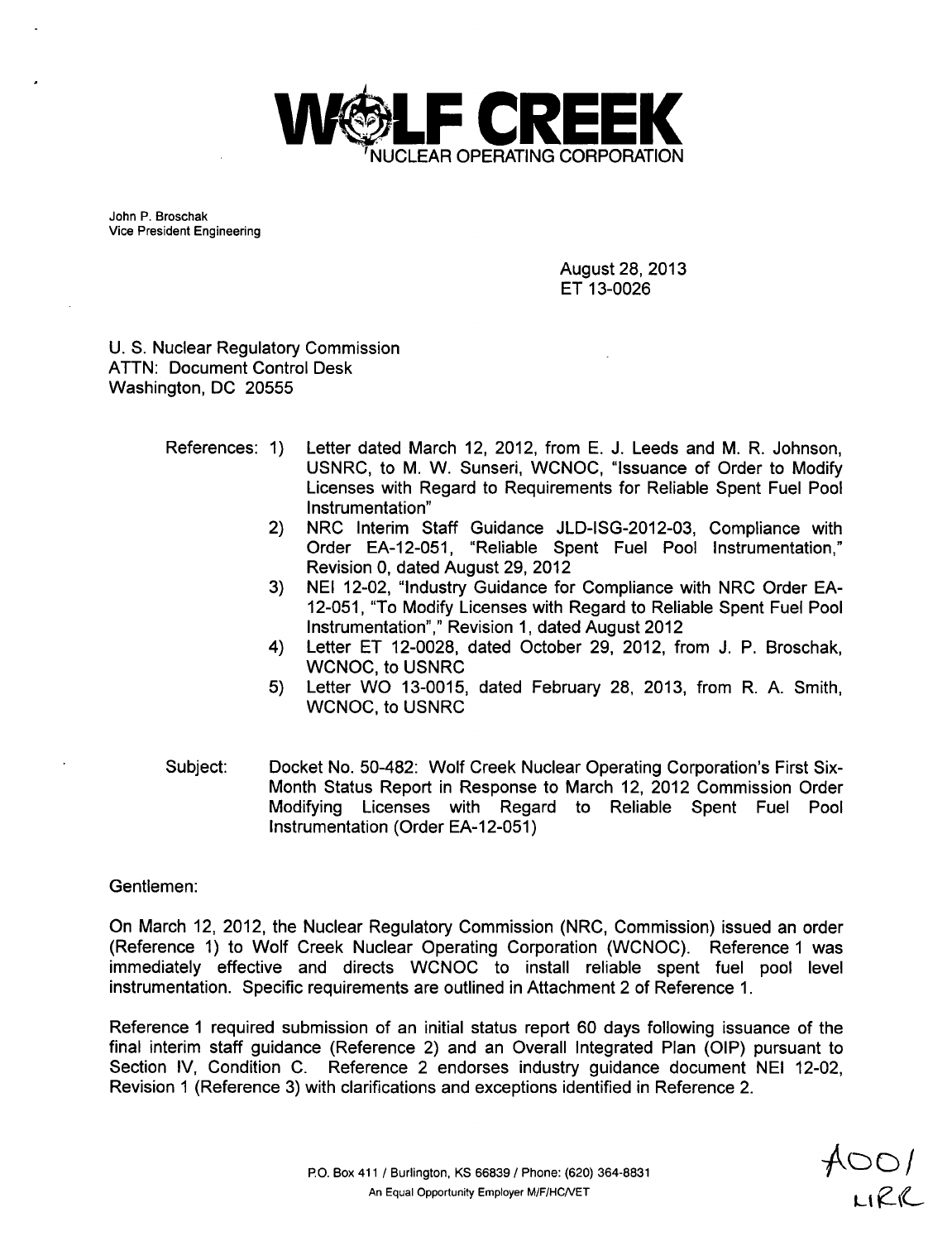ET 13-0026 Page 2 of 3

Reference 4 provided the WCNOC initial status report regarding mitigation strategies. Reference 5 provided the WCNOC OIP.

Reference 1 requires submission of a status report at six-month intervals following submittal of the OIP. Reference 3 provides direction regarding the content of the status reports. The purpose of this letter is to provide the first six-month status report pursuant to Section IV, Condition C.2, of Reference 1, that delineates progress made in implementing the requirements of Reference 1. The attached report provides an update of milestone accomplishments since the submittal of the OIP, including any changes to the compliance method, schedule, or need for relief and the basis, if any.

This letter contains no commitments. If you have any questions concerning this matter, please contact me at (620) 364-4085, or Mr. Michael J. Westman at (620) 364-4009.

Sincerely,

John P. Bronhob

John P. Broschak

JPB/rlt

**Attachment** 

cc: C. F. Lyon (NRC), w/a N. F. O'Keefe (NRC), w/a S. A. Reynolds (NRC), w/a Senior Resident Inspector (NRC), w/a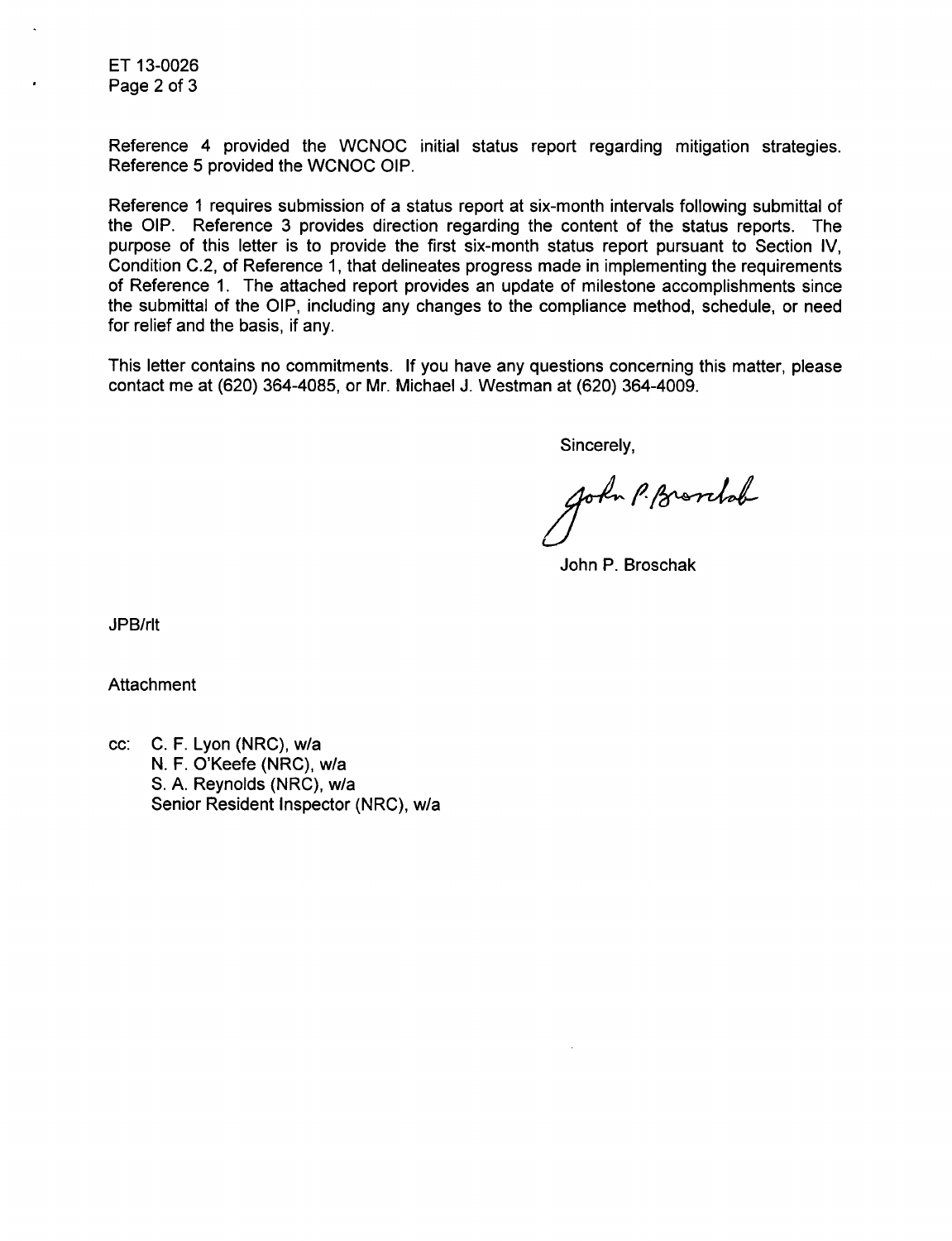ET 13-0026 Page 3 of 3

**STATE** OF **KANSAS COUNTY** OF COFFEY **)S**

John P. Broschak, of lawful age, being first duly sworn upon oath says that he is Vice President Engineering of Wolf Creek Nuclear Operating Corporation; that he has read the foregoing document and knows the contents thereof; that he has executed the same for and on behalf of said Corporation with full power and authority to do so; and that the facts therein stated are true and correct to the best of his knowledge, information and belief.

wich By<br>Johr

Vic&President Engineering

subscribed and sworn to before me this  $28\frac{4}{7}$  day of  $\qquad$  August , 2013.

GAYLE SHEPHEARD<br><sup>21</sup> Notary Public - State of Kansas<br>001 Evrices 14412015 **'I['q7 dO16T**

Gayle

Expiration Date  $\frac{7}{2015}$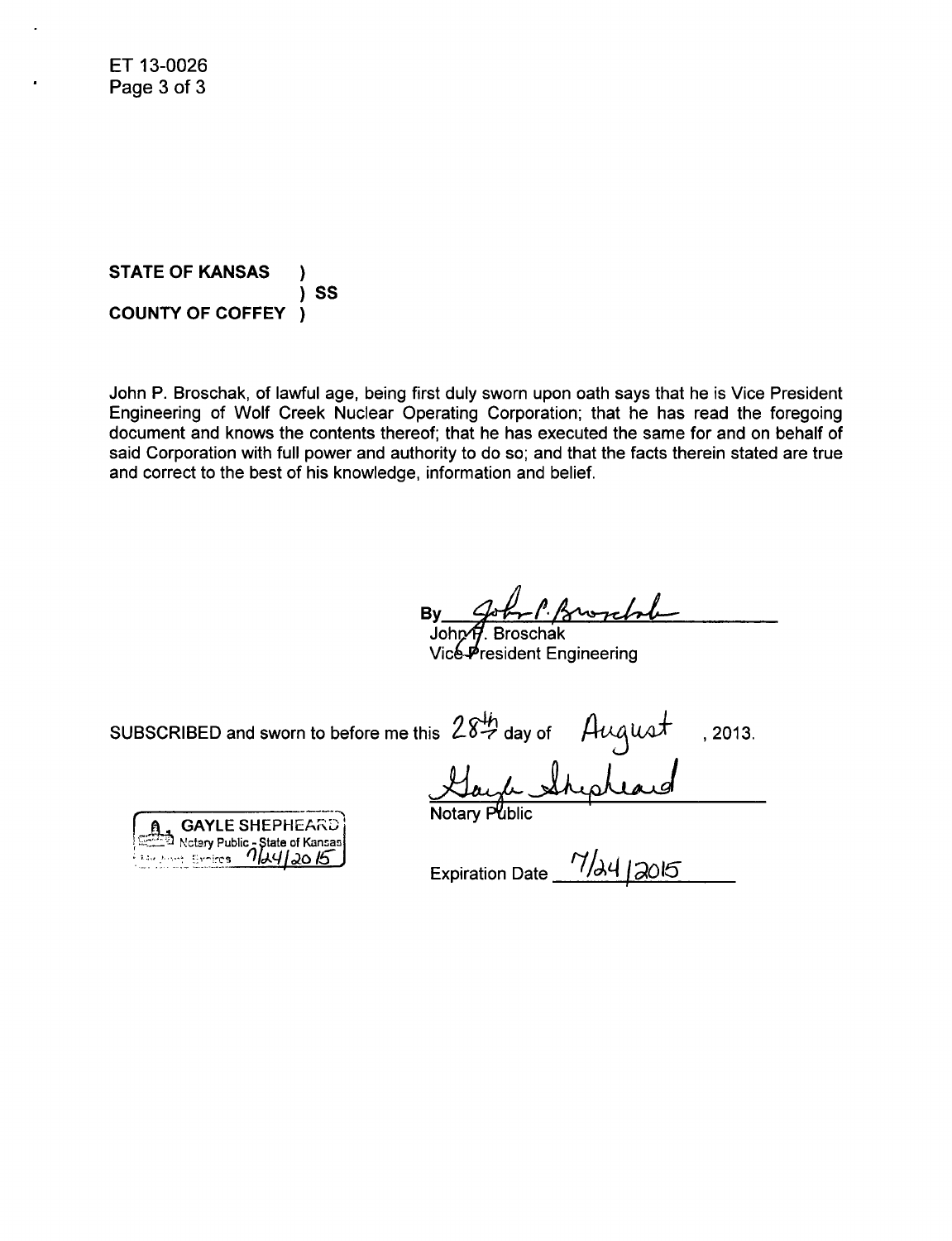# Wolf Creek Nuclear Operating Corporation's First Six-Month Status Report for the Implementation of Order EA-12-051, "Issuance of Order to Modify Licenses with Regard to Requirements for Reliable Spent Fuel Pool Instrumentation"

Wolf Creek Nuclear Operating Corporation (WCNOC) developed an Overall Integrated Plan (OIP) (Reference 1), documenting the modification with regard to Reliable Spent Fuel Pool (SFP) Instrumentation in response to Reference 2. This attachment provides an update of milestone accomplishments since submittal of the OIP, including any changes to the compliance method, schedule, or need for relief/relaxation and the basis, if any.

### Milestone Accomplishments

WCNOC has selected and entered into a purchase agreement to procure **SFP** level instruments that, when installed, will meet criteria designated in the OIP (Reference 1).

### Milestone Schedule Status

There are no changes to the status of the milestones submitted in the OIP (Reference 1). Provided is the activity status of each item, and whether the expected completion date has changed. The dates are planning dates and are subject to change as design and implementation details are developed.

| <b>Milestone</b>                                      | <b>Target</b><br><b>Completion</b><br><b>Date</b> | <b>Activity</b><br><b>Status</b> | <b>Revised</b><br><b>Target</b><br><b>Completion</b><br><b>Date</b> |
|-------------------------------------------------------|---------------------------------------------------|----------------------------------|---------------------------------------------------------------------|
| <b>Commence Engineering and Design</b>                | 1Q2013                                            | Complete                         |                                                                     |
| <b>Complete Design</b>                                | 4Q2013                                            | <u>In</u><br><b>Progress</b>     |                                                                     |
| <b>Submit 6 Month Updates:</b>                        |                                                   |                                  |                                                                     |
| Update 1                                              | Aug 2013                                          | Complete                         |                                                                     |
| Update 2                                              | Feb 2014                                          | <b>Not</b><br><b>Started</b>     |                                                                     |
| Update 3                                              | Aug 2014                                          | <b>Not</b><br><b>Started</b>     |                                                                     |
| Update 4                                              | Feb 2015                                          | <b>Not</b><br><b>Started</b>     |                                                                     |
| Receipt of SFP Instruments                            | 3Q2014                                            | <b>Not</b><br><b>Started</b>     |                                                                     |
| Complete SFP Instrumentation Procedures &<br>Training | 4Q2014                                            | <b>Not</b><br><b>Started</b>     |                                                                     |
| <b>SFP Instruments Operational</b>                    | 1Q2015                                            | <b>Not</b><br><b>Started</b>     |                                                                     |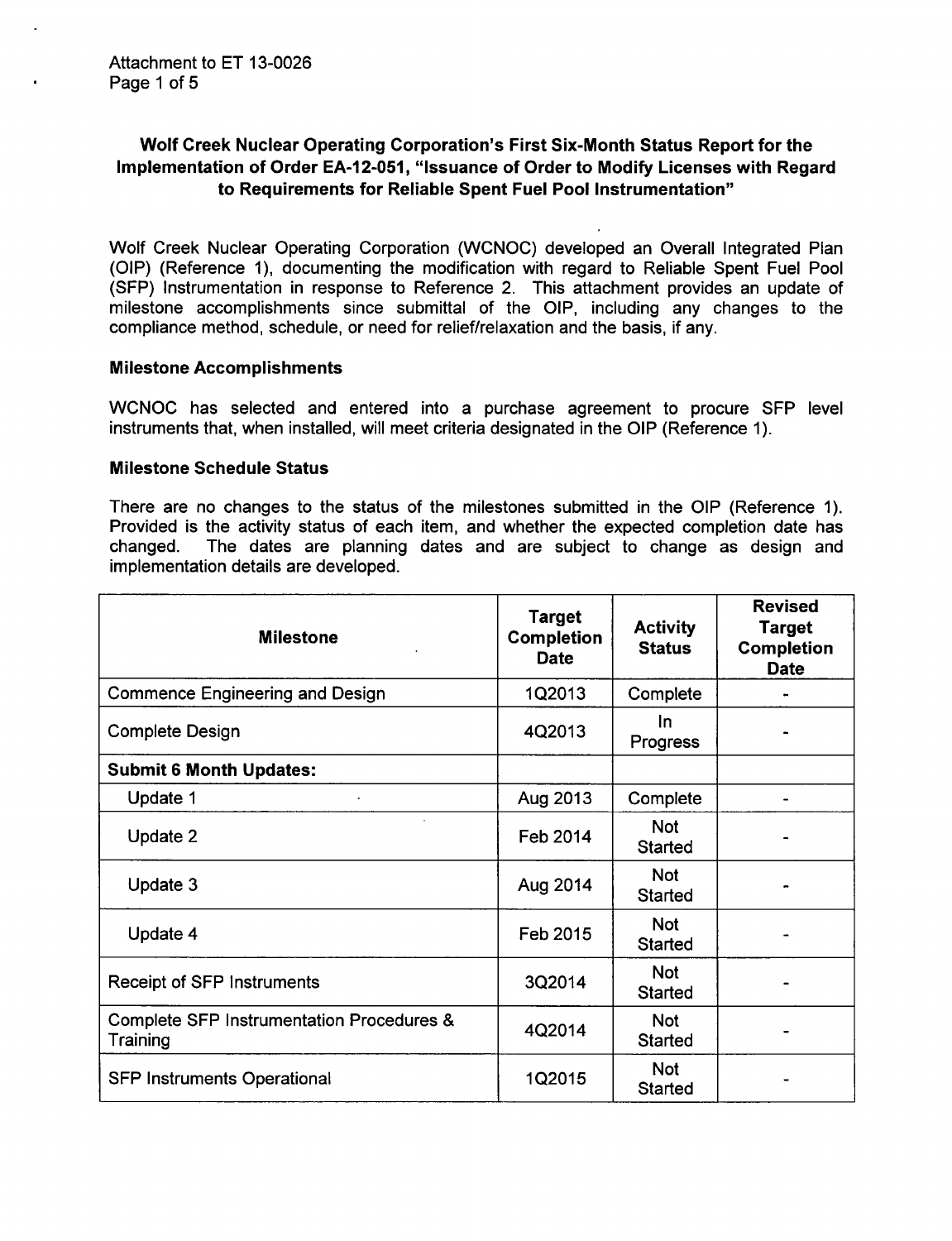## Changes to Compliance Method

There are no changes to the compliance method as documented in the OIP (Reference 1).

## Need for Relief/Relaxation and Basis for the Relief/Relaxation

WCNOC expects to comply with the order implementation date and no relief/relaxation is required at this time.

# Open Request for Additional Information (RAI)

The table below lists the open RAI and the responses from Reference 4 requiring additional information in the February 2014 status update. Italicized text denotes that the RAI response requires further activities.

| RAI#         | <b>Open Request for Additional</b><br><b>Information</b>                                                                                                                                                                                                                                                                                                                                                                                                                                                           | <b>Response</b>                                                                                                                                                                                                                                                                                                                                                                                                                                                                                                                                                                                                                                |  |
|--------------|--------------------------------------------------------------------------------------------------------------------------------------------------------------------------------------------------------------------------------------------------------------------------------------------------------------------------------------------------------------------------------------------------------------------------------------------------------------------------------------------------------------------|------------------------------------------------------------------------------------------------------------------------------------------------------------------------------------------------------------------------------------------------------------------------------------------------------------------------------------------------------------------------------------------------------------------------------------------------------------------------------------------------------------------------------------------------------------------------------------------------------------------------------------------------|--|
| RAI-6        | Please provide the following:                                                                                                                                                                                                                                                                                                                                                                                                                                                                                      | Responses provided in Reference 4:                                                                                                                                                                                                                                                                                                                                                                                                                                                                                                                                                                                                             |  |
|              | a) A description of the electrical AC<br>power sources and capacities for<br>the primary and backup channels,<br>demonstrating that the loss of one<br>normal AC power supply will not<br>affect both channels of level<br>instrumentation.                                                                                                                                                                                                                                                                        | a) A description of the electrical AC power<br>sources and capacities for the primary<br>and backup channels will be developed<br>as part of the detailed design and more<br>information will be provided in the 6-<br>month status update in February 2014.                                                                                                                                                                                                                                                                                                                                                                                   |  |
|              | b) Since both channels will be powered<br>by independent batteries following a<br>loss of AC power, please provide<br>the design criteria that will be<br>applied to size the battery in a<br>manner that ensures, with margin,<br>that the channel will be available to<br>run reliably and continuously<br>following the onset of the BDB<br>[Beyond-Design-Basis] event for the<br>minimum duration needed,<br>consistent with the plant mitigation<br>strategies for BDB external events<br>(Order EA-12-049). | b) Battery sizing is in accordance with<br>IEEE 485-2010. Design criteria applied<br>are: continuous system operation for 72<br>hours following loss of AC power.<br>Calculation of system power<br>consumption is based on the specified<br>values listed in component<br>manufacturer specifications. A 10%<br>capacity margin is added to battery<br>sizing calculations, following guidelines<br>of IEEE 485-2010, Section 6.2.2. The<br>time to restore AC power to the primary<br>and backup channels will be within 72<br>hours, and will be established in the<br>diverse and flexible coping strategies<br>(FLEX) Support Guidelines. |  |
| <b>RAI-7</b> | Please provide the following:                                                                                                                                                                                                                                                                                                                                                                                                                                                                                      | Responses provided in Reference 4:                                                                                                                                                                                                                                                                                                                                                                                                                                                                                                                                                                                                             |  |
|              | a) An estimate of the expected<br>instrument channel accuracy<br>performance (e.g., in percent of<br>span) under both a) normal SFP<br>[Spent Fuel Pool] level conditions<br>(approximately Level 1 or higher)                                                                                                                                                                                                                                                                                                     | a) The instrument channel accuracy will be<br>established during the design phase.<br>An estimate of the expected instrument<br>channel accuracy under normal and<br>BDB conditions will be provided in the 6-<br>month update in February 2014.                                                                                                                                                                                                                                                                                                                                                                                               |  |

 $\overline{\phantom{a}}$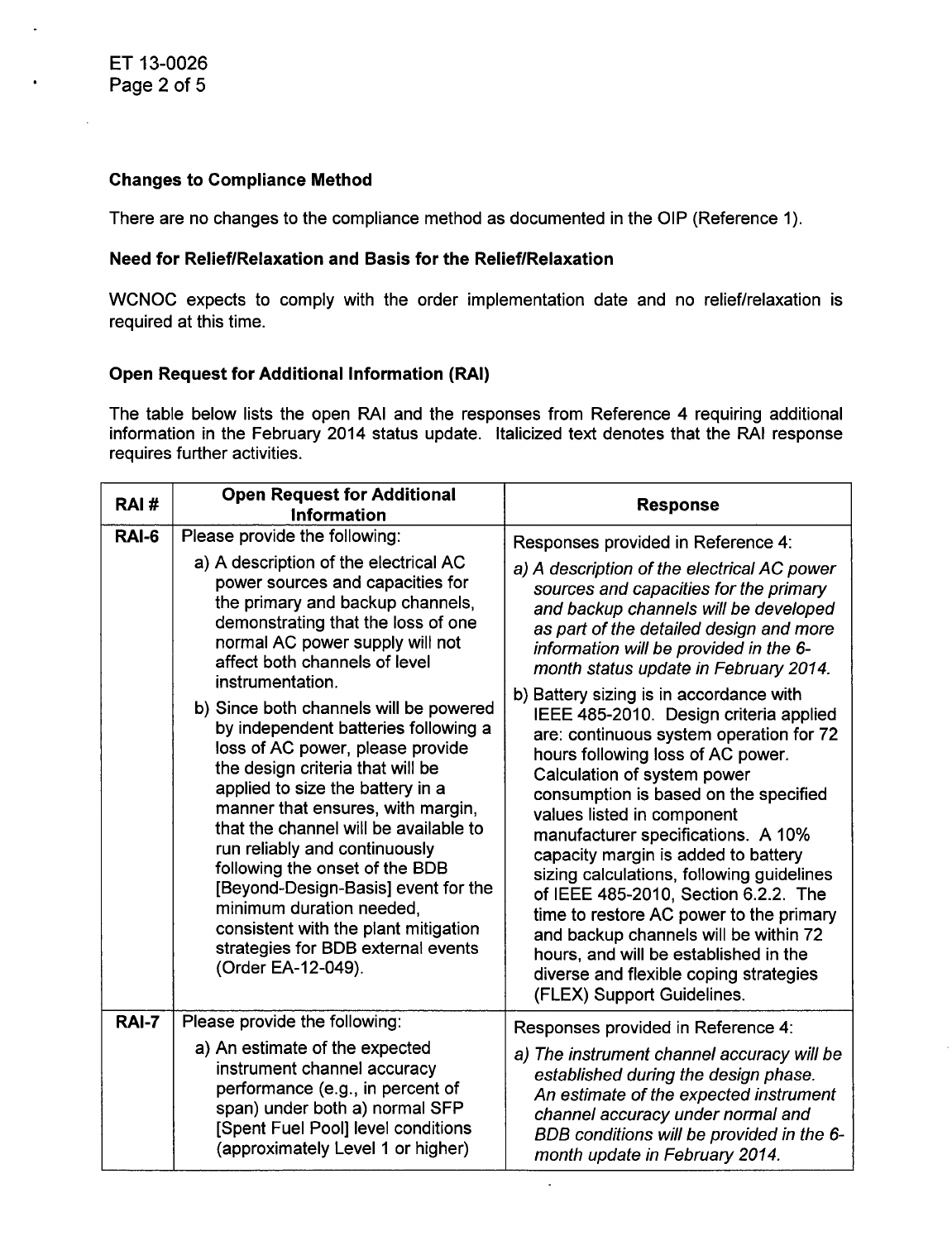$\cdot$ 

 $\ddot{\phantom{0}}$ 

| RAI#         | <b>Open Request for Additional</b><br>Information                                                                                                                                                                                                                                                                                                                                                                                                                                                                                                                                                                                                                                                                                                                                                                                                                                                                                                                                                                                                                                    | <b>Response</b>                                                                                                                                                                                                                                                                                                                                                                                                                                                                                                                                                                                                                                                                                                                                                                                                                                                                                                                                                                                                                                                                                                                                                                                                         |
|--------------|--------------------------------------------------------------------------------------------------------------------------------------------------------------------------------------------------------------------------------------------------------------------------------------------------------------------------------------------------------------------------------------------------------------------------------------------------------------------------------------------------------------------------------------------------------------------------------------------------------------------------------------------------------------------------------------------------------------------------------------------------------------------------------------------------------------------------------------------------------------------------------------------------------------------------------------------------------------------------------------------------------------------------------------------------------------------------------------|-------------------------------------------------------------------------------------------------------------------------------------------------------------------------------------------------------------------------------------------------------------------------------------------------------------------------------------------------------------------------------------------------------------------------------------------------------------------------------------------------------------------------------------------------------------------------------------------------------------------------------------------------------------------------------------------------------------------------------------------------------------------------------------------------------------------------------------------------------------------------------------------------------------------------------------------------------------------------------------------------------------------------------------------------------------------------------------------------------------------------------------------------------------------------------------------------------------------------|
|              | and b) at the BDB conditions (i.e.,<br>radiation, temperature, humidity,<br>post-seismic and post-shock<br>conditions) that would be present if<br>the SFP level were at the Level 2<br>and Level 3 datum points.<br>b) A description of the methodology<br>that will be used for determining the<br>maximum allowed deviation from the<br>instrument channel design accuracy<br>that will be employed under normal<br>operating conditions as an<br>acceptance criterion for a calibration<br>procedure to flag to operators and to<br>technicians that the channel<br>requires adjustment to within the<br>normal condition design accuracy.                                                                                                                                                                                                                                                                                                                                                                                                                                       | b) The calibration procedure, and the<br>methodology and basis for establishing<br>both the criteria indicating the need for<br>recalibration, and the acceptance<br>criterion to be used with the procedure,<br>will be established during the design<br>phase. The methodology for defining<br>these criteria will be provided in the 6-<br>month status update in February 2014.                                                                                                                                                                                                                                                                                                                                                                                                                                                                                                                                                                                                                                                                                                                                                                                                                                     |
| <b>RAI-8</b> | Please provide the following:<br>a) A description of the capability and<br>provisions the proposed level<br>sensing equipment will have to<br>enable periodic testing and<br>calibration, including how this<br>capability enables the equipment to<br>be tested in-situ.<br>b) A description of how such testing<br>and calibration will enable the<br>conduct of regular channel checks<br>of each independent channel<br>against the other, and against any<br>other permanently installed SFP<br>level instrumentation.<br>c) A description of how calibration tests<br>and functional checks will be<br>performed and the frequency at<br>which they will be conducted.<br>Please discuss how these<br>surveillances will be incorporated<br>into the plant surveillance program.<br>d) A description what preventative<br>maintenance tasks are required to<br>be performed during normal<br>operation, and the planned<br>maximum surveillance interval that<br>is necessary to ensure that the<br>channels are fully conditioned to<br>accurately and reliably perform their | Responses provided in Reference 4:<br>a) Details of the capabilities and provisions<br>of the level instrumentation for periodic<br>calibration and testing will be<br>established during the design phase. A<br>description of these features and the<br>way they will support in-situ testing will<br>be provided in the 6-month status<br>update in February 2014.<br>b) A description of how the defined testing<br>and calibration will enable the conduct<br>of regular channel checks of each<br>independent channel against the other,<br>and against any other permanently-<br>installed SFP level instrumentation will<br>be provided in the 6-month status<br>update in February 2014.<br>c) Details of functional checks and<br>instrument channel calibrations will be<br>determined during the design phase. A<br>description of how functional checks<br>and calibration tests will be performed,<br>and the frequency at which they will be<br>conducted, will be provided in the 6-<br>month status update in February 2014.<br>An explanation of how these<br>surveillances will be incorporated into<br>the plant surveillance program will be<br>included.<br>d) The preventative maintenance tasks |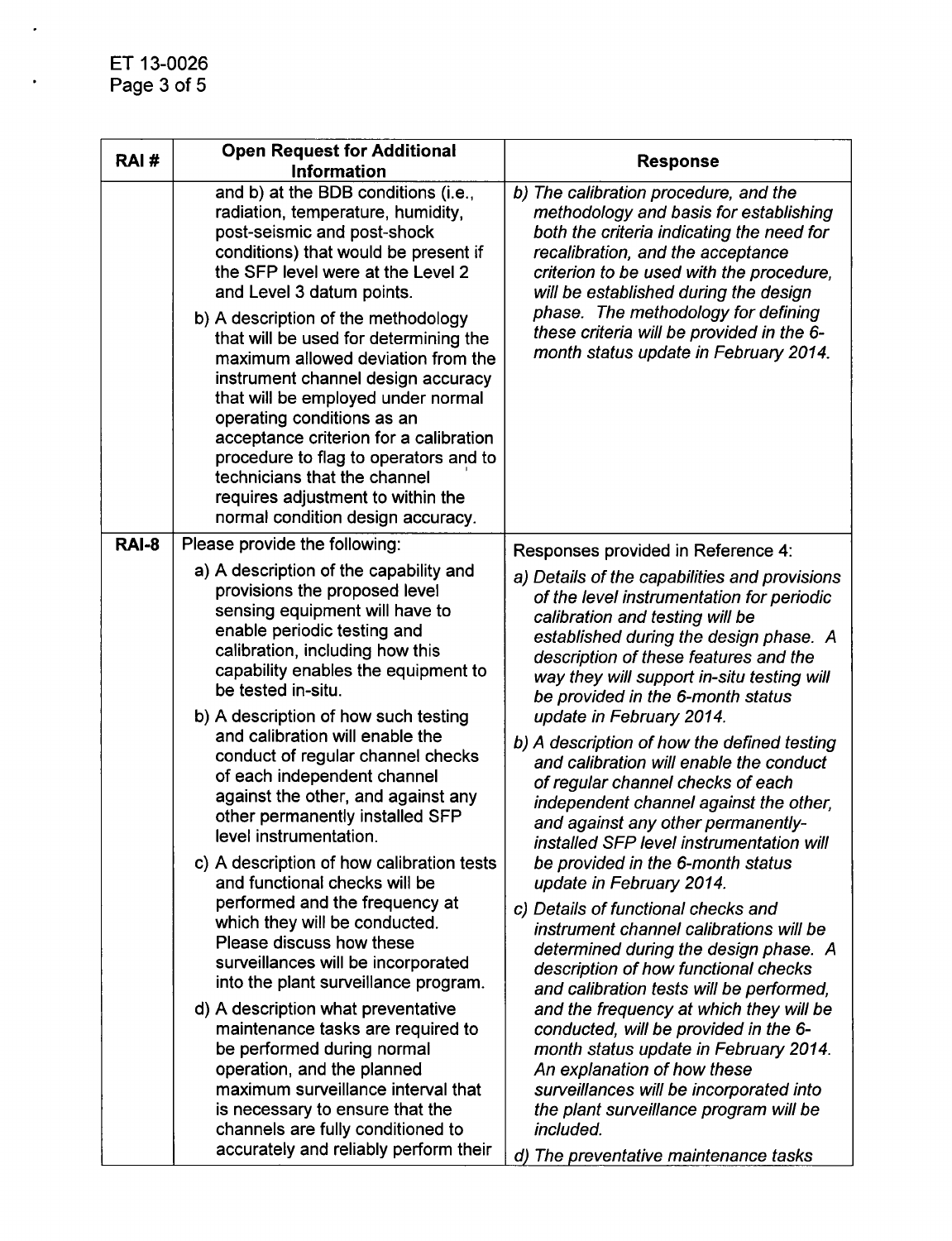| RAI#          | <b>Open Request for Additional</b><br><b>Information</b>                                                                                                                                                                                                                                                                                                                                                                                                                                                                                                                                                                                                                                                                                                                                                                                                                                                                                                                    | <b>Response</b>                                                                                                                                                                                                                                                                                                                                                                                                                                                                                                                                                                                                                                                                                                                                                                                                                                                                                                                                                                                                                                                                                                                                                                                                                                                                                                                                                                                                                                                                                                                                                                              |
|---------------|-----------------------------------------------------------------------------------------------------------------------------------------------------------------------------------------------------------------------------------------------------------------------------------------------------------------------------------------------------------------------------------------------------------------------------------------------------------------------------------------------------------------------------------------------------------------------------------------------------------------------------------------------------------------------------------------------------------------------------------------------------------------------------------------------------------------------------------------------------------------------------------------------------------------------------------------------------------------------------|----------------------------------------------------------------------------------------------------------------------------------------------------------------------------------------------------------------------------------------------------------------------------------------------------------------------------------------------------------------------------------------------------------------------------------------------------------------------------------------------------------------------------------------------------------------------------------------------------------------------------------------------------------------------------------------------------------------------------------------------------------------------------------------------------------------------------------------------------------------------------------------------------------------------------------------------------------------------------------------------------------------------------------------------------------------------------------------------------------------------------------------------------------------------------------------------------------------------------------------------------------------------------------------------------------------------------------------------------------------------------------------------------------------------------------------------------------------------------------------------------------------------------------------------------------------------------------------------|
|               | functions when needed.                                                                                                                                                                                                                                                                                                                                                                                                                                                                                                                                                                                                                                                                                                                                                                                                                                                                                                                                                      | required to be performed during normal<br>operation, and the planned surveillance<br>intervals will be determined during the<br>design phase. A description of these<br>tasks and intervals will be provided in<br>the 6-month status update in February<br>2014.                                                                                                                                                                                                                                                                                                                                                                                                                                                                                                                                                                                                                                                                                                                                                                                                                                                                                                                                                                                                                                                                                                                                                                                                                                                                                                                            |
| <b>RAI-11</b> | Please provide the following:<br>a) Further information describing the<br>maintenance and testing program<br>the licensee will establish and<br>implement to ensure that regular<br>testing and calibration is performed<br>and verified by inspection and audit<br>to demonstrate conformance with<br>design and system readiness<br>requirements. Please include a<br>description of the licensee's plans<br>for ensuring that necessary channel<br>checks, functional tests, periodic<br>calibration, and maintenance will be<br>conducted for the level<br>measurement system and its<br>supporting equipment.<br>b) A description of how the guidance in<br>NEI 12-02 Section 4.3 regarding<br>compensatory actions for one or<br>both non-functioning channels will<br>be addressed.<br>c) A description of the compensatory<br>actions to be taken in the event that<br>one of the instrument channels<br>cannot be restored to functional<br>status within 90 days. | Responses provided in Reference 4:<br>a) Appropriate quality assurance measures<br>will be applied to the SFPIS [Spent Fuel<br>Pool Instrumentation System],<br>consistent with NEI 12-02, Appendix A-<br>1, which includes criteria for<br>procedures, test control, corrective<br>actions and audit functions. WCNOC<br>will establish and implement procedures<br>for control and scheduling for SFPIS<br>maintenance and testing. The new<br>procedure(s) will include requirements<br>for the necessary tests to be performed,<br>frequency of testing and, acceptance<br>criteria. As these procedures are<br>developed, information will be provided<br>to the NRC in the 6-month status<br>update in February 2014.<br>b) WCNOC will implement measures to<br>minimize the possibility of either the<br>primary or backup channel being out of<br>service for any extended period.<br>Sufficient spare components and<br>materials will be maintained to enable<br>timely repair or replacement of defective<br>components. WCNOC will follow the<br>NEI 12-02 guidance with regard to the<br>time during which one or more channels<br>may be out of service.<br>c) If a channel is non-functional, a<br>corrective action document will be<br>initiated and actions taken to correct the<br>deficiency within 90 days as described<br>in NEI 12-02. The technology selected<br>for level instrumentation is easily<br>replaceable, as components are passive<br>and modular. Sufficient spares will be<br>available on-site and the vendor can<br>supply parts in a timely manner. |

 $\mathcal{L}$